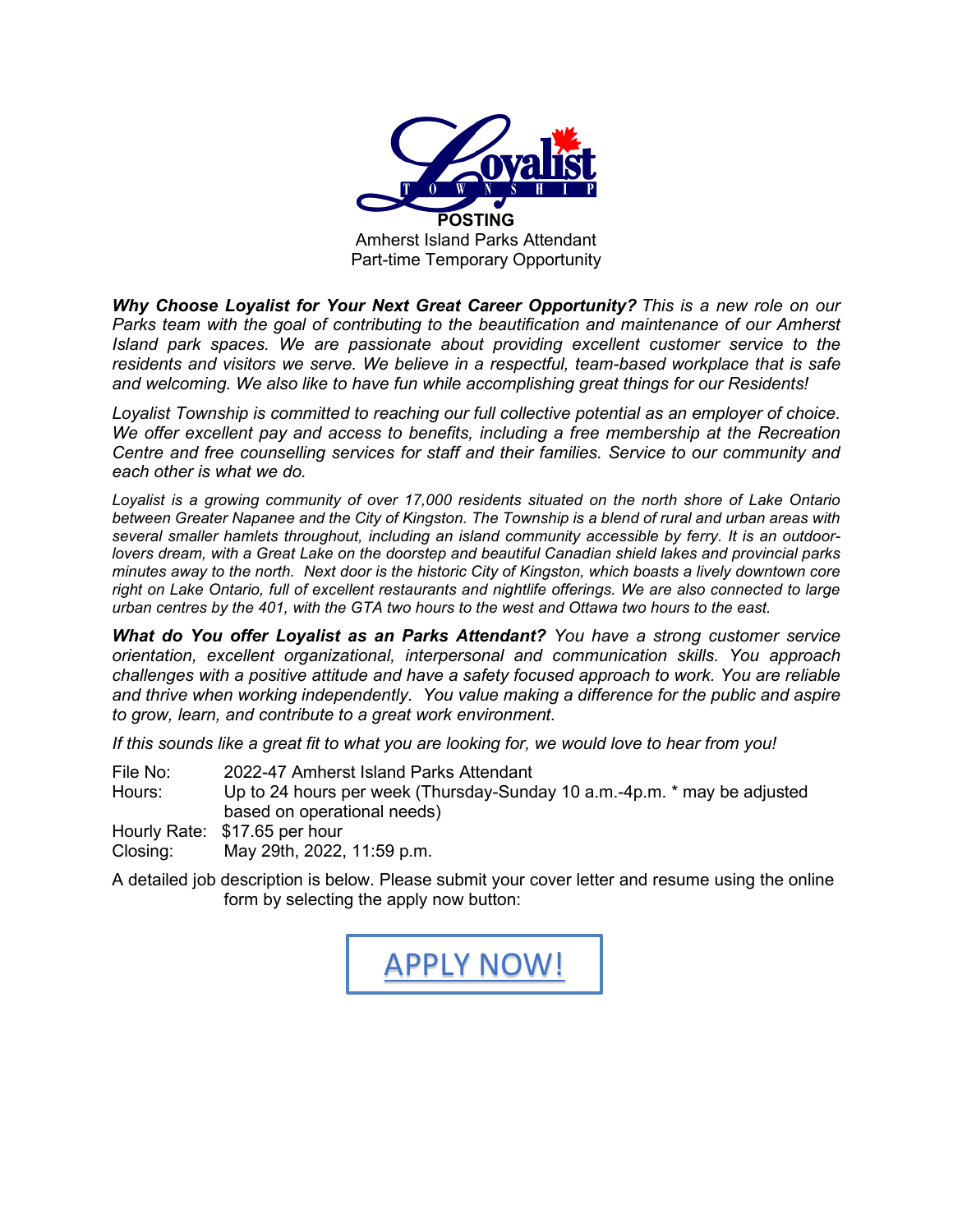

#### **POSITION SUMMARY:**

The Amherst Island Parks Attendant is an integral part of our Amherst Island Summer Parks operations. This position provides maintenance services to Township beaches and parks. As directed, this position will be required to perform weekly risk and hazard inspections of parks and beaches. Day to day tasks include general park and beaches maintenance and operations including mowing, trimming, garbage removal, washroom cleaning, checking for illegally parked vehicles, and general maintenance tasks as assigned.

# **EDUCATION, SKILLS, TRAINING:**

- Minimum Grade 12 high school level education.
- Experience operating equipment such as a riding lawn mower, string trimmer, and other lawn maintenance tools
- Experience operating equipment and tools related to preparing, planting and maintaining of annuals, perennials, trees and shrubs would be considered an asset
- Knowledge of risks or hazards that may exist within an outdoor recreation space
- Excellent communication skills
- Motivated, demonstrate initiative, and ability to work independently with minimum direction
- Ability to work in adverse weather conditions as required
- Valid class "G2" driver's license and a satisfactory driver's record are required.

# **KEY RESPONSIBILITIES AND DUTIES:**

- Complete maintenance services to Township beaches and parks.
- Perform weekly risk and hazard inspections of parks and beaches.
- Perform minor equipment maintenance.
- Operate equipment related to lawn cutting, weed removal and garbage removal